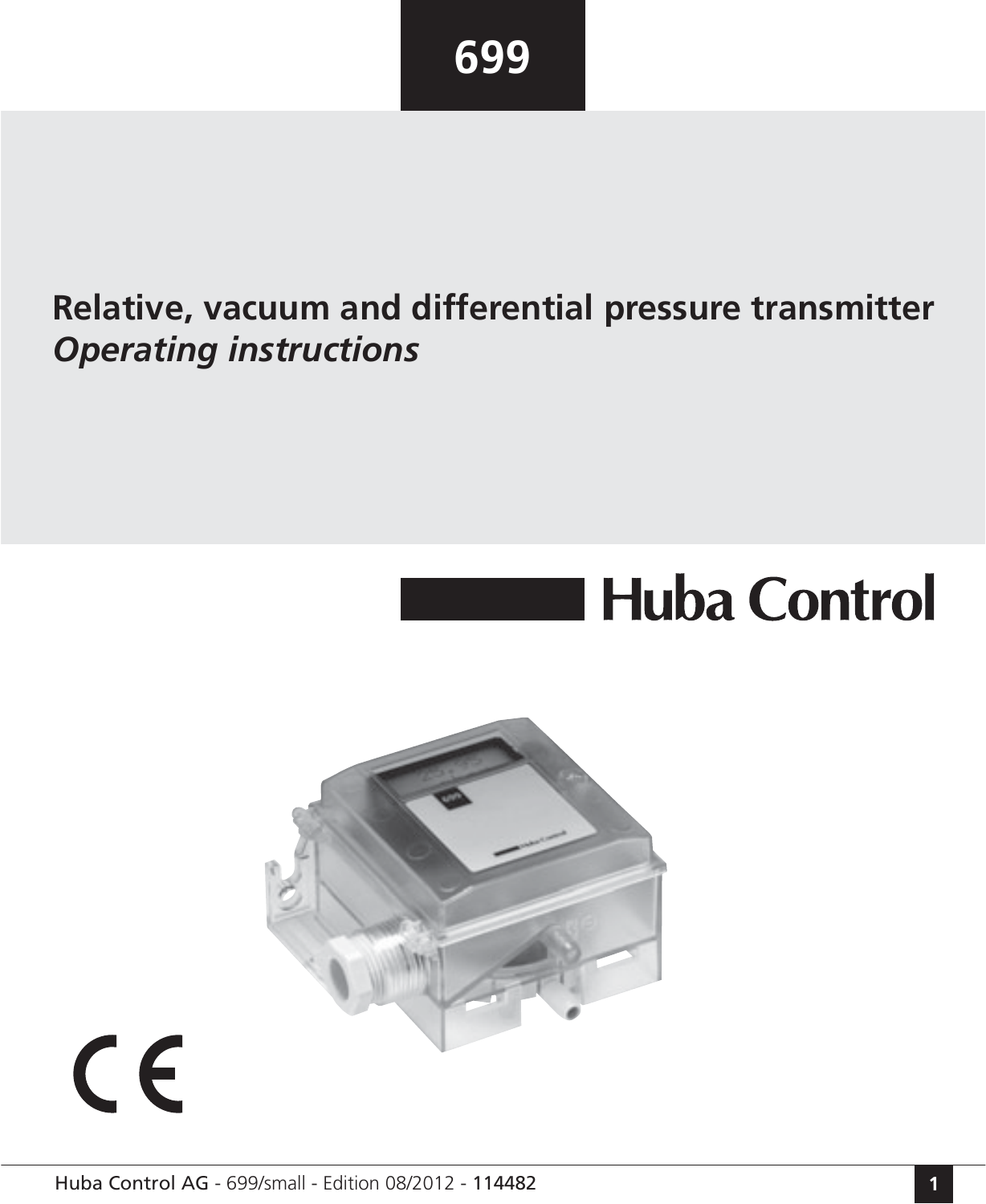# **English**



# Before operating refer to the instruction manual!

Any person entrusted with the set-up or operation of the device, must have read and understood this operation manual, in particular all safety notes.The guarantee is

invalid in respect of damage resulting from a failure to follow the instructions, incorrect handling or inappropriate use. We accept no responsibility for consequential damages resulting from any of the above.

# **Safety information**



## General information

In order to ensure safe operation, the device may only be operated in accordance to the specifications stated in this operation manual. Futhermore, all legal and safety regulations concerning this specific application should be observed.This also applies to the use of accessories.

### Correct use to the intended purpose

These devices are designed for indication and monitoring of process variables. All other forms of usage do not comply with the intended purpose. These sensors may not be used solely as means for prevention of dangerous machine and system conditions. Machines and systems must be constructed in such a way, that faulty states cannot lead to a dangerous situation for the operating staff (e.g. due to independent limit switches, mechanical interlocking devices, etc.).

### Qualified staff

The devices may only be installed, connected, set-up and operated by qualified staff and in compliance with the technical specifications. Qualified staff is defined as persons, who are familiar with set-up, mounting, start-up and operation of this device and who possess a recognized degree or certificate of appropriate professional training.

### Remaining hazards

These sensors employ state-of-the-art technology and are safe to operate. However, if they are installed and operated by unqualified staff, an element of risk remains.



In this manual the remaining risks are marked by the following symbol: This symbol is posted where there is a risk of serious injury or death or the damage of material and property, if the warning is ignored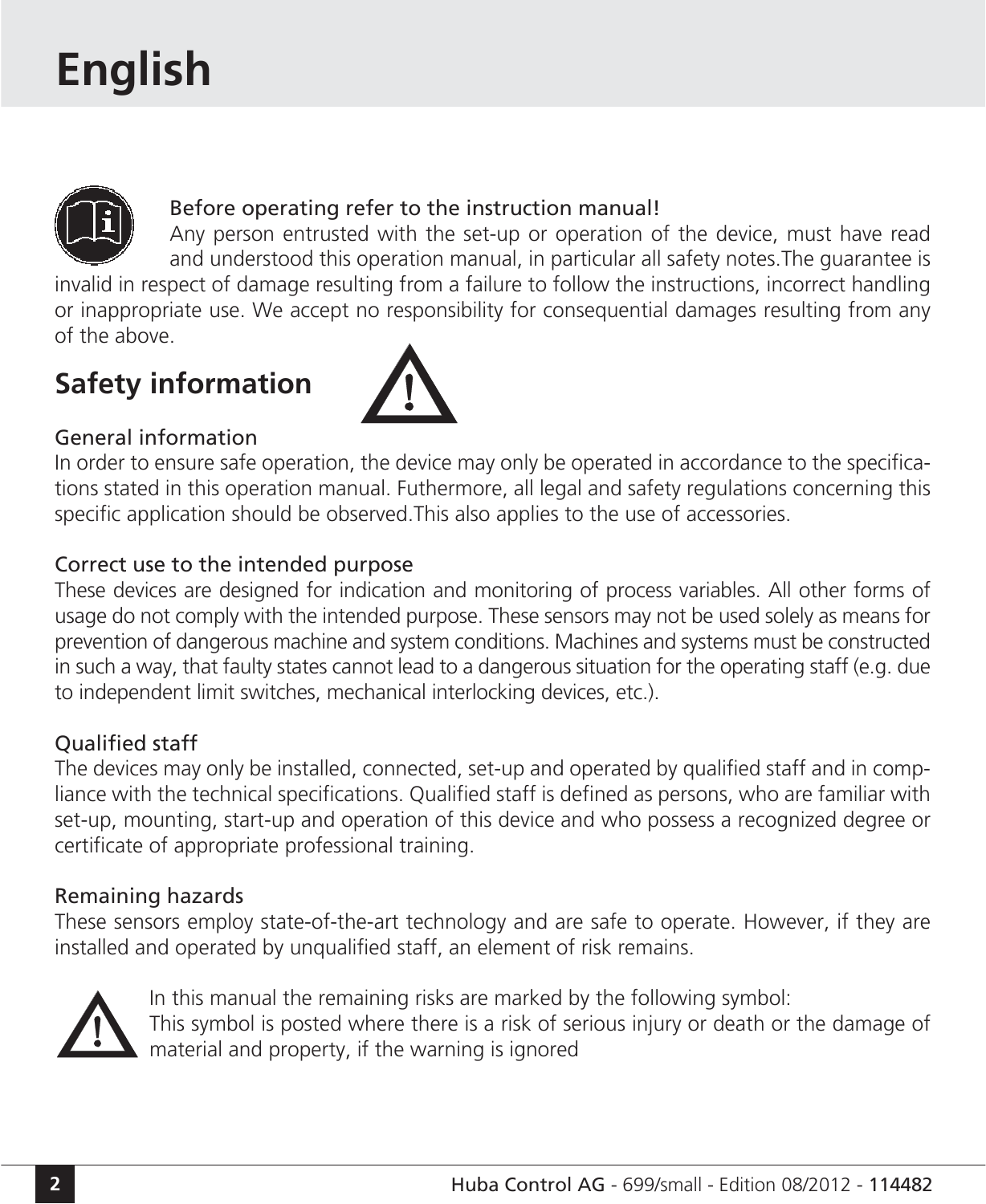## Installation and set-up instructions

Even though the device is excellently protected against electro-magnetic interference, installation and cabling must be carried out correctly to ensure interference immunity.

- 1. Use shielded cables for the signal and control lines with the connecting lead of the screen being kept as short as possible. The connection point of the shielding depends on the existing connection conditions.
- 2. Never route signal and control cables together with the trunk line or feeder cables of motors, cylinder coils, rectifiers etc. The cables must be routed in conductive and grounded cable conduits. This applies especially to long-distance cables, or environments in which the cables are exposed to strong radio waves from broad casting stations.
- 3. Signal lines should be installed in mounting cabinets and as far away as possible from contactors, control relays, transformers and other sources of interference.
- 4. Fix plug screw only with closed cover



- Prior to mounting or removing the sensor it must be verified that the system is depressurized.
- Do not mount sensors in locations subject to high pressure pulses.
- Significant thermal changes in the sensor environment can lead to a zero shift. As a result, the measuring value displayed in a depressurized state will not read zero. This kind of drift can be corrected by zero point reset.
- Supply from SELV or class 2 source limited energy circuit 15 W or less
- Use Copper conductors only

# Further information

Voltage version 0 ... 5, 0 ... 10V

Please consider a possible fall of voltage in the GND supply especially in connection with the use of the display and display lighting. Recommended is a short cable with a large crosssection.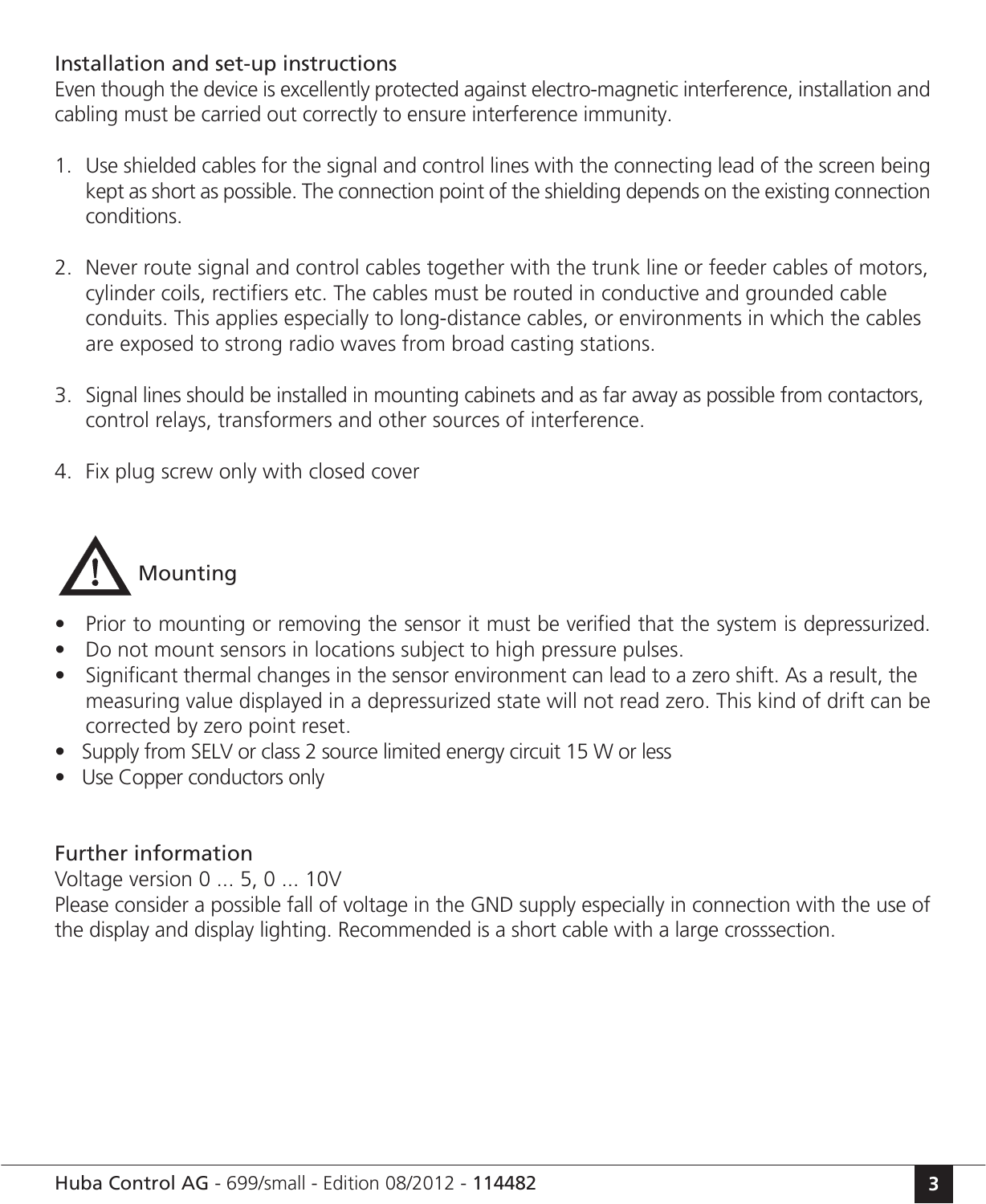# **Installation arrangement**



# Recommended installation arrangement:

vertical, with pressure connections facing downward, drain of possible condensed water (factory calibration).

Notice: Mount the transmitter with minimum 10 mm distance to magnetic material. If this is not possible there is a failure of up to minus 1 Pa for transmitters mounted on sheet steel.bis minus 1 Pa entstehen.

ZP = Push Zero point reset. The installation position is variable by using the zero point reset button. Pressure variations are resettable after installation. ZP



Ensure the power supply is not

interrupted when storing customer settings ( $NB - reset$ .).

# **Connection diagrams**







Universal 2 and 3 wire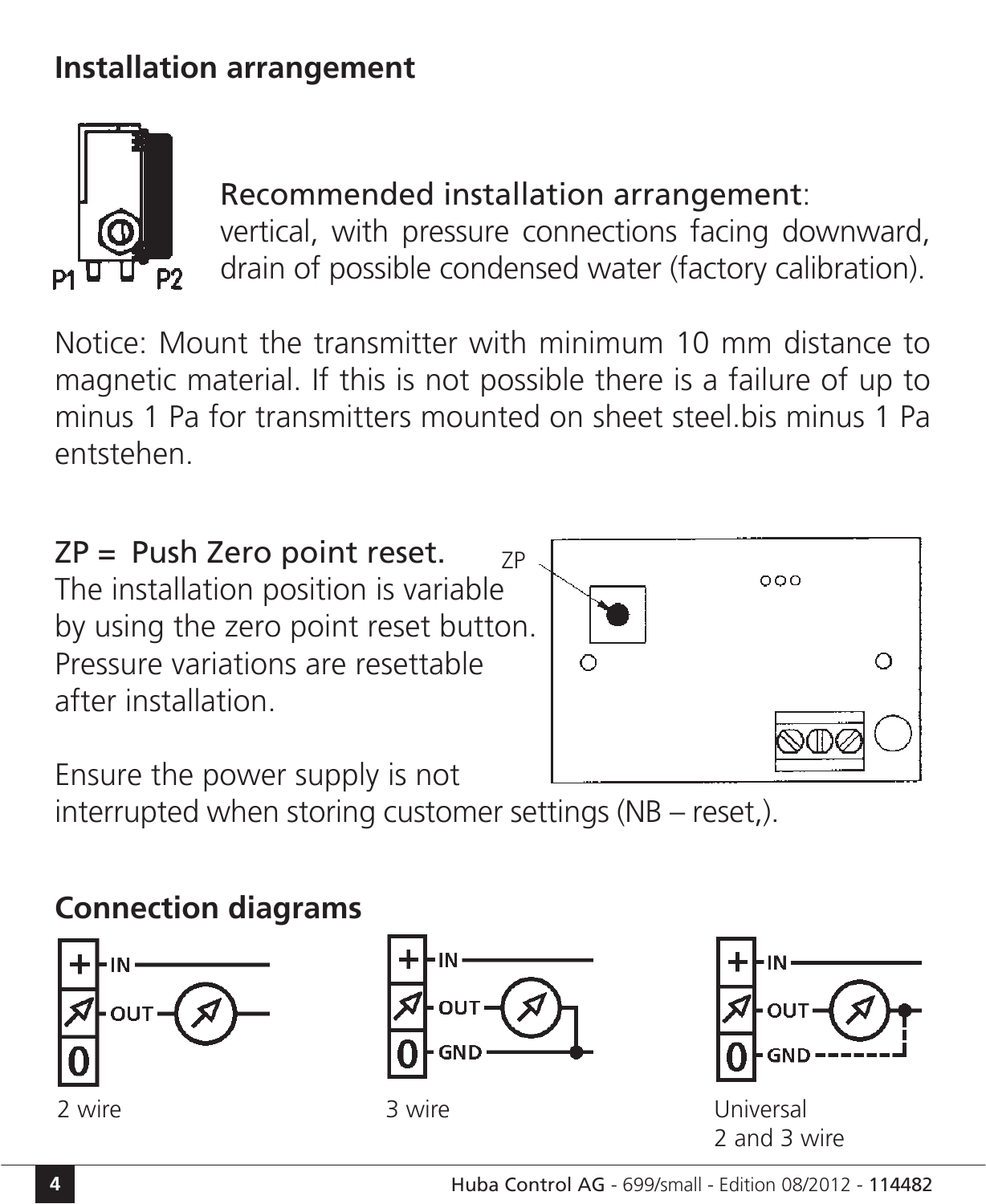# **Version with measurement configuration only**

*(Adjustability 1)*



<sup>1)</sup> Pressure range

2) Customized factory adjustment

3) DIP-Switch position according to factory adjustment *(see cover inside)*

Huba Control AG - 699/small - Edition 08/2012 - 114482 **5**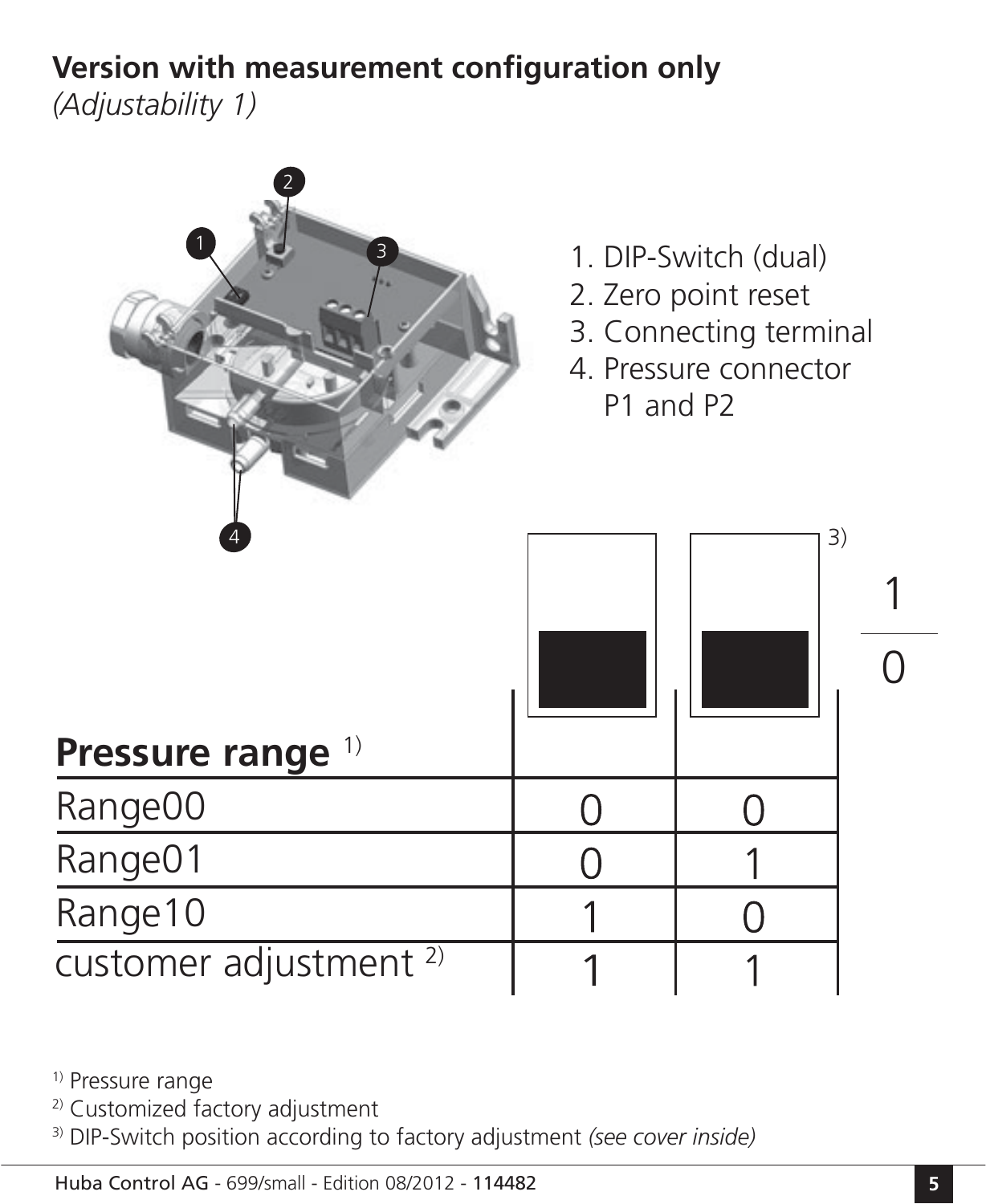# **Adjustable pressure ranges**

| <b>Factory Settings</b> |         |  | $\mathcal{D}$ |
|-------------------------|---------|--|---------------|
| <b>Pressure</b>         | Range00 |  |               |
| range <sup>1</sup>      | Range01 |  |               |
|                         | Range10 |  |               |

1) Pressure ranges

2) DIP-Switch position according to factory adjustment *(see cover inside)*

## **DIP-Switch position**



Range 00 *(in mbar)* Range 01 *(in mbar)* Range 10 *(in mbar)* 0.5 | 1 | 3 | 5 | 10 | 16 | 25 | 50 0.3 0.5 1 3 5 10 16 25  $0.3$  0.3 0.5 1 3 5 10 16

switchable pressure ranges

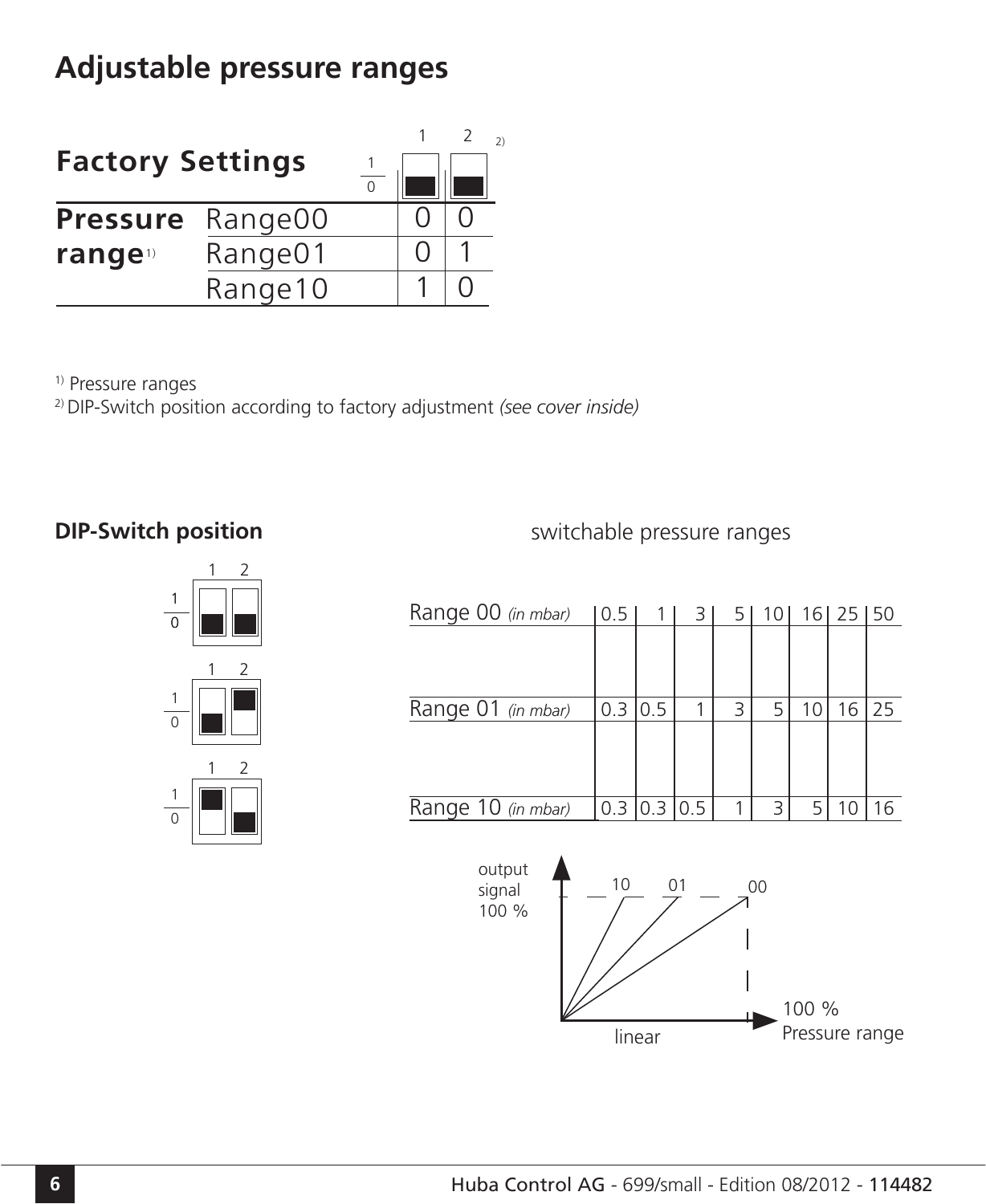

The factory setting information (pressure range and article no.) is located on the specification label. Because of customer configuration the settings can differ from this information and before the device is configured please refer to the operating manual.

# **Electromagnetic compatibility**

**CE conformity according EN 61326-2-3.**

Huba Control AG - 699/small - Edition 08/2012 - 114482 **7**